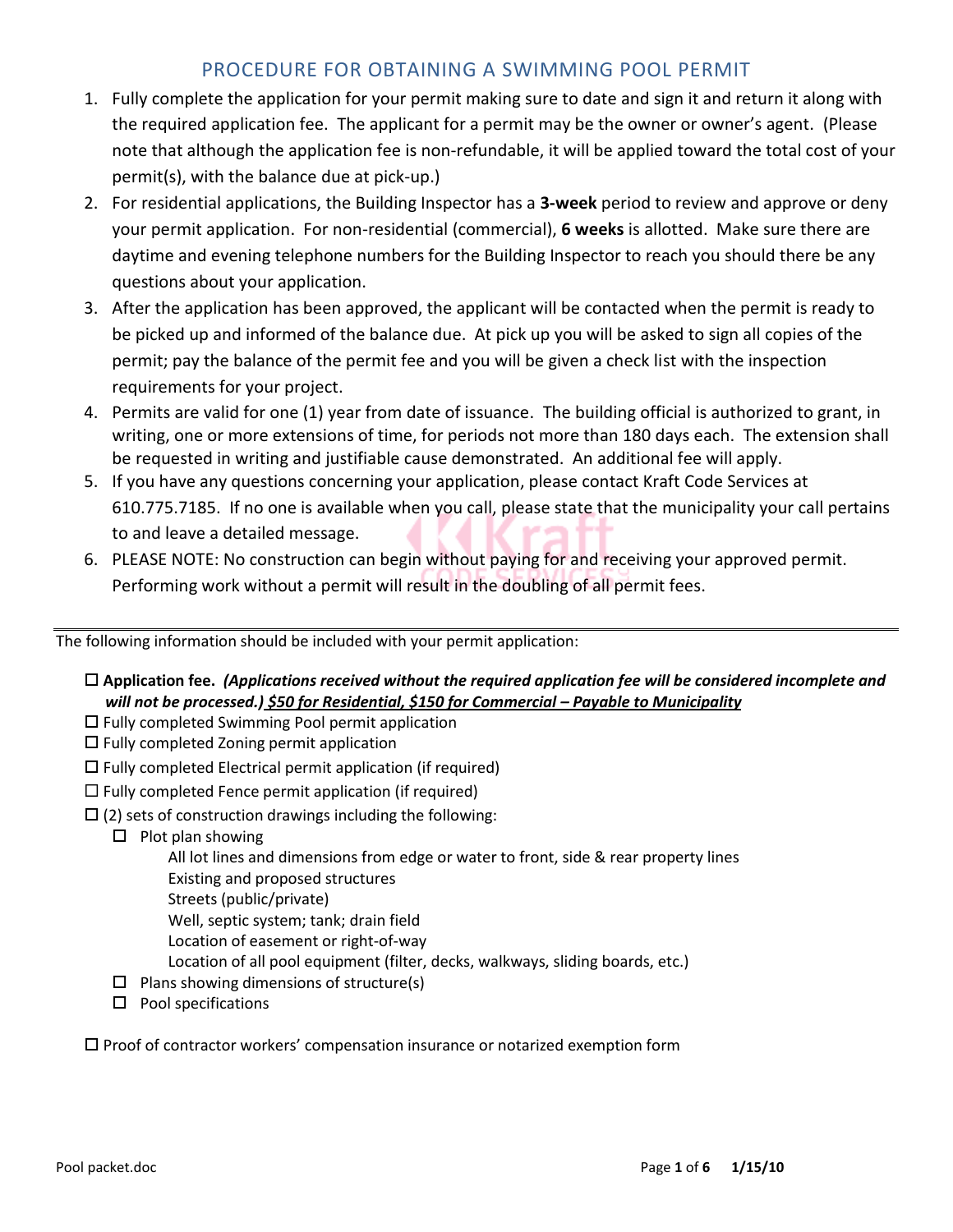### SWIMMING POOL ZONING/BUILDING PERMIT APPLICATION

| Municipality in which work will be performed: ___________________________________                                                                                                                                                                                                                                                                                                                                                                                                                                                                                                                                                                                                                                                                                    |
|----------------------------------------------------------------------------------------------------------------------------------------------------------------------------------------------------------------------------------------------------------------------------------------------------------------------------------------------------------------------------------------------------------------------------------------------------------------------------------------------------------------------------------------------------------------------------------------------------------------------------------------------------------------------------------------------------------------------------------------------------------------------|
| PROPERTY INFORMATION                                                                                                                                                                                                                                                                                                                                                                                                                                                                                                                                                                                                                                                                                                                                                 |
| Phone #: ______________________                                                                                                                                                                                                                                                                                                                                                                                                                                                                                                                                                                                                                                                                                                                                      |
|                                                                                                                                                                                                                                                                                                                                                                                                                                                                                                                                                                                                                                                                                                                                                                      |
|                                                                                                                                                                                                                                                                                                                                                                                                                                                                                                                                                                                                                                                                                                                                                                      |
|                                                                                                                                                                                                                                                                                                                                                                                                                                                                                                                                                                                                                                                                                                                                                                      |
| CONTRACTOR INFORMATION                                                                                                                                                                                                                                                                                                                                                                                                                                                                                                                                                                                                                                                                                                                                               |
| Phone #: ______________________                                                                                                                                                                                                                                                                                                                                                                                                                                                                                                                                                                                                                                                                                                                                      |
|                                                                                                                                                                                                                                                                                                                                                                                                                                                                                                                                                                                                                                                                                                                                                                      |
|                                                                                                                                                                                                                                                                                                                                                                                                                                                                                                                                                                                                                                                                                                                                                                      |
|                                                                                                                                                                                                                                                                                                                                                                                                                                                                                                                                                                                                                                                                                                                                                                      |
|                                                                                                                                                                                                                                                                                                                                                                                                                                                                                                                                                                                                                                                                                                                                                                      |
| the control of the control of the control of the control of the control of the control of<br><u> 1989 - Johann Barbara, martxa a</u><br>IMPROVEMENT INFORMATION:<br>Cost of improvement: __________<br>Type:                                                                                                                                                                                                                                                                                                                                                                                                                                                                                                                                                         |
| $\Box$ Inground (fence permit required):                                                                                                                                                                                                                                                                                                                                                                                                                                                                                                                                                                                                                                                                                                                             |
| Size: Length _____Width ______ Depth _______ Diving board?     口 Yes 口 No                                                                                                                                                                                                                                                                                                                                                                                                                                                                                                                                                                                                                                                                                            |
| Inground pool deck size: ________________ square feet<br>□ Above Ground:<br>Diameter: views                                                                                                                                                                                                                                                                                                                                                                                                                                                                                                                                                                                                                                                                          |
| Will above-ground pool have deck for access? $\Box$ Yes $\Box$ No (If yes, provide deck permit application and drawings)                                                                                                                                                                                                                                                                                                                                                                                                                                                                                                                                                                                                                                             |
| □ Storable Pool/Hot Tub/Spa: Make: _________________ Model: _______________                                                                                                                                                                                                                                                                                                                                                                                                                                                                                                                                                                                                                                                                                          |
| Will a pool heater be installed? $\Box$ Yes $\Box$ No If yes, what type? $\Box$ Electric $\Box$ Gas/Propane $\Box$ Solar                                                                                                                                                                                                                                                                                                                                                                                                                                                                                                                                                                                                                                             |
| By applying for this permit, I acknowledge that all information provided in this application is complete and accurate, that the work performed will<br>be in conformance with the Pennsylvania Uniform Construction Code and/or any applicable ordinances of the municipality in which the work is to<br>be performed as well as in accordance with the approved plan after a plan review has been completed. I understand that this is not a permit to<br>begin work, but only an application for a permit and that work is not to start without a permit and that the fees for the permit may be doubled if<br>work starts without a permit. I understand that if I give false information regarding this permit application that any permits issued based on this |

work starts without a permit. I understand that if I give false information regarding this permit application that any permits issued based on this information will be invalid and the municipality could initiate legal proceedings against me, which could result in my being fined or imprisoned, or in the improvement being removed at my expense or any other legal remedy appropriate under the circumstances.

\_\_\_\_\_\_\_\_\_\_\_\_\_\_\_\_\_\_\_\_\_\_\_\_\_\_\_\_\_\_\_\_\_\_\_\_\_\_\_\_\_\_\_\_\_\_\_\_\_\_\_\_\_\_\_\_\_\_\_\_\_\_\_\_\_\_\_\_\_\_\_\_\_\_\_\_\_\_\_\_\_\_\_\_\_\_\_\_\_\_\_\_

Applicant Signature Date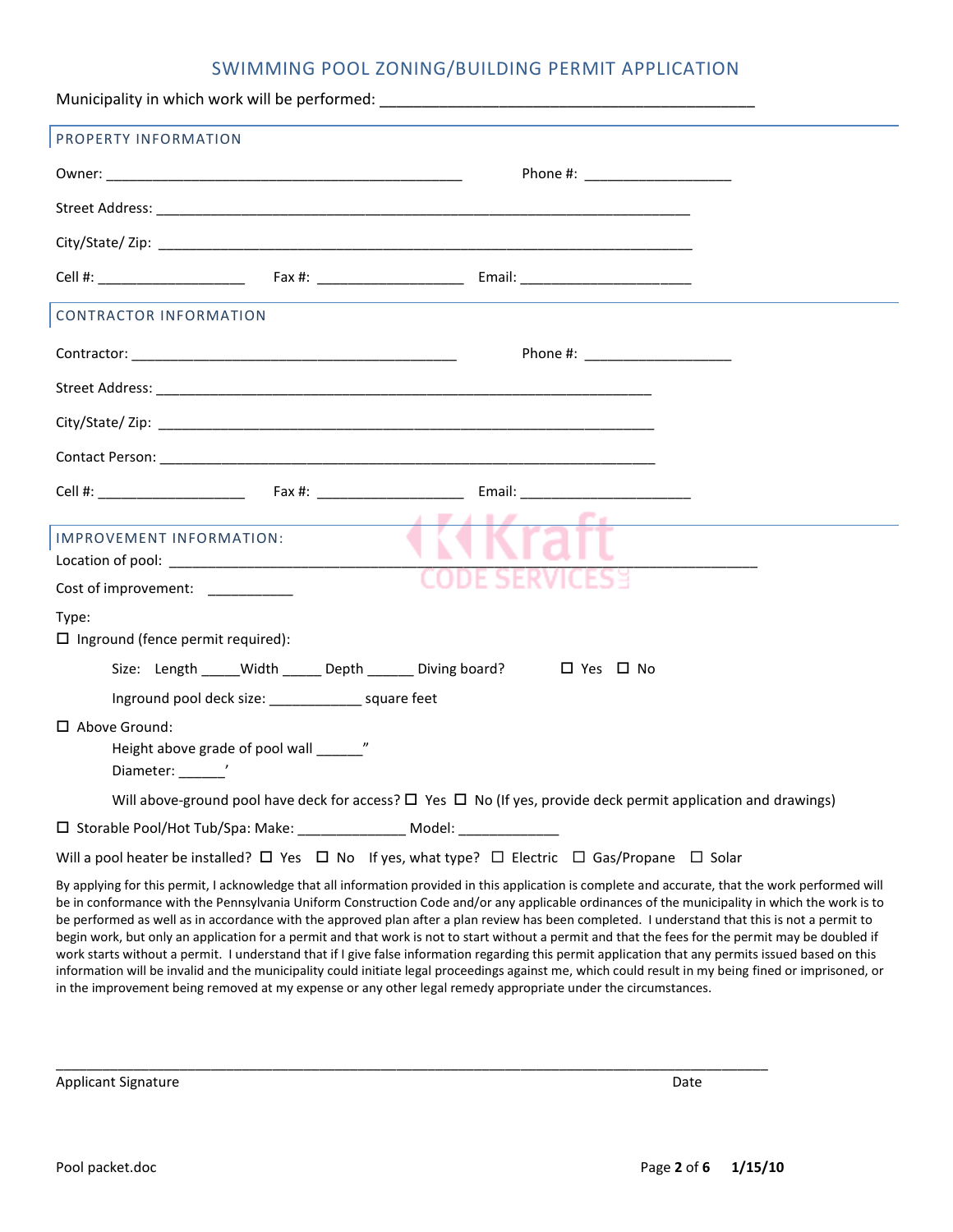# ELECTRICAL PERMIT APPLICATION

| PROPERTY INFORMATION                                                                                                                                                                                                                                                                                                                                                                                                                                                                                                                                                                                                                                                                                                                                                                                                                                               |                                    |
|--------------------------------------------------------------------------------------------------------------------------------------------------------------------------------------------------------------------------------------------------------------------------------------------------------------------------------------------------------------------------------------------------------------------------------------------------------------------------------------------------------------------------------------------------------------------------------------------------------------------------------------------------------------------------------------------------------------------------------------------------------------------------------------------------------------------------------------------------------------------|------------------------------------|
|                                                                                                                                                                                                                                                                                                                                                                                                                                                                                                                                                                                                                                                                                                                                                                                                                                                                    |                                    |
|                                                                                                                                                                                                                                                                                                                                                                                                                                                                                                                                                                                                                                                                                                                                                                                                                                                                    |                                    |
|                                                                                                                                                                                                                                                                                                                                                                                                                                                                                                                                                                                                                                                                                                                                                                                                                                                                    |                                    |
|                                                                                                                                                                                                                                                                                                                                                                                                                                                                                                                                                                                                                                                                                                                                                                                                                                                                    |                                    |
| <b>CONTRACTOR INFORMATION</b>                                                                                                                                                                                                                                                                                                                                                                                                                                                                                                                                                                                                                                                                                                                                                                                                                                      |                                    |
|                                                                                                                                                                                                                                                                                                                                                                                                                                                                                                                                                                                                                                                                                                                                                                                                                                                                    | Phone #: ______________________    |
|                                                                                                                                                                                                                                                                                                                                                                                                                                                                                                                                                                                                                                                                                                                                                                                                                                                                    |                                    |
|                                                                                                                                                                                                                                                                                                                                                                                                                                                                                                                                                                                                                                                                                                                                                                                                                                                                    |                                    |
|                                                                                                                                                                                                                                                                                                                                                                                                                                                                                                                                                                                                                                                                                                                                                                                                                                                                    |                                    |
|                                                                                                                                                                                                                                                                                                                                                                                                                                                                                                                                                                                                                                                                                                                                                                                                                                                                    | Email: ___________________________ |
| IMPROVEMENT INFORMATION:                                                                                                                                                                                                                                                                                                                                                                                                                                                                                                                                                                                                                                                                                                                                                                                                                                           |                                    |
|                                                                                                                                                                                                                                                                                                                                                                                                                                                                                                                                                                                                                                                                                                                                                                                                                                                                    |                                    |
| Service feeder/distribution panel: $\Box$ New $\Box$ Existing                                                                                                                                                                                                                                                                                                                                                                                                                                                                                                                                                                                                                                                                                                                                                                                                      | Size: Amps                         |
| Brief description of work: with a state of the state of the state of the state of the state of the state of the                                                                                                                                                                                                                                                                                                                                                                                                                                                                                                                                                                                                                                                                                                                                                    |                                    |
|                                                                                                                                                                                                                                                                                                                                                                                                                                                                                                                                                                                                                                                                                                                                                                                                                                                                    |                                    |
| EQUIPMENT IDENTIFICATION                                                                                                                                                                                                                                                                                                                                                                                                                                                                                                                                                                                                                                                                                                                                                                                                                                           |                                    |
| Does a permanent electric supply to the pool or filter already exist? $\Box$ Yes $\Box$ No If no, please complete the following                                                                                                                                                                                                                                                                                                                                                                                                                                                                                                                                                                                                                                                                                                                                    |                                    |
| information: Will underground wiring be GFCI protected? □ Yes □ No                                                                                                                                                                                                                                                                                                                                                                                                                                                                                                                                                                                                                                                                                                                                                                                                 |                                    |
| If yes, how is protection achieved? $\Box$ GFI Circuit Breaker $\Box$ GFI Receptacle                                                                                                                                                                                                                                                                                                                                                                                                                                                                                                                                                                                                                                                                                                                                                                               |                                    |
|                                                                                                                                                                                                                                                                                                                                                                                                                                                                                                                                                                                                                                                                                                                                                                                                                                                                    |                                    |
| No. of circuits: __________                                                                                                                                                                                                                                                                                                                                                                                                                                                                                                                                                                                                                                                                                                                                                                                                                                        |                                    |
| Will there be overhead electric wires directly above the pool or within 18' of the water surface? $\square$ Yes $\square$ No                                                                                                                                                                                                                                                                                                                                                                                                                                                                                                                                                                                                                                                                                                                                       |                                    |
| By applying for this permit, I acknowledge that all information provided in this application is complete and accurate, that the work performed will be in conformance<br>with the Pennsylvania Uniform Construction Code and/or any applicable ordinances of the municipality in which the work is to be performed as well as in accordance<br>with the approved plan after a plan review has been completed. I understand that this is not a permit to begin work, but only an application for a permit and that<br>work is not to start without a permit and that the fees for the permit may be doubled if work starts without a permit. I understand that if I give false information<br>regarding this permit application that any permits issued based on this information will be invalid and the municipality could initiate legal proceedings against me, |                                    |

which could result in my being fined or imprisoned, or in the improvement being removed at my expense or any other legal remedy appropriate under the

\_\_\_\_\_\_\_\_\_\_\_\_\_\_\_\_\_\_\_\_\_\_\_\_\_\_\_\_\_\_\_\_\_\_\_\_\_\_\_\_\_\_\_\_\_\_\_\_\_\_\_\_\_\_\_\_\_\_\_\_\_\_\_\_\_\_\_\_\_\_\_\_\_\_\_\_\_\_\_\_\_\_\_\_\_\_\_\_\_\_\_\_\_\_\_\_\_\_\_\_\_\_\_\_

Applicant Signature Date

circumstances.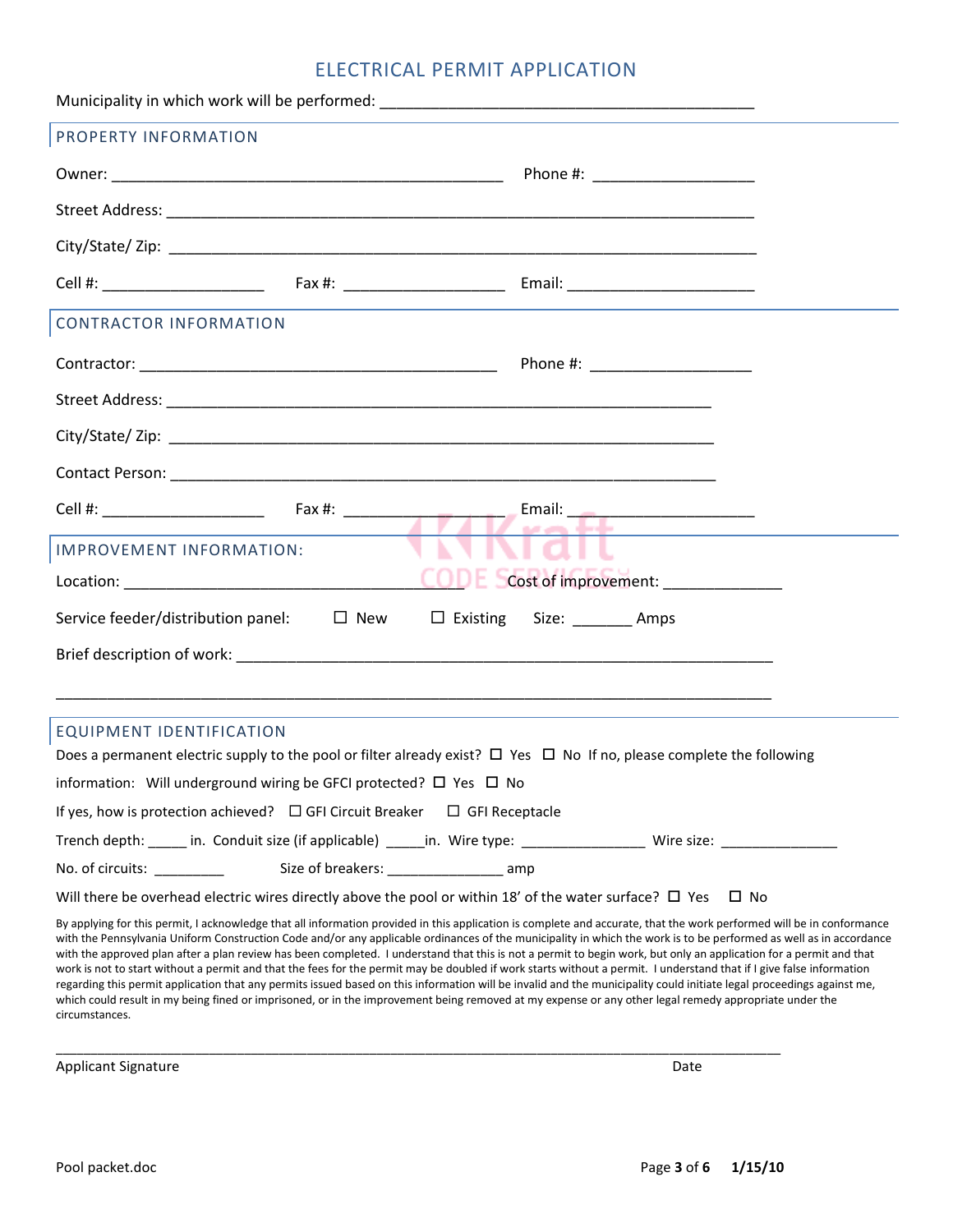## FENCE ZONING/BUILDING PERMIT APPLICATION

| PROPERTY INFORMATION                                      |                                                                                                                     |  |
|-----------------------------------------------------------|---------------------------------------------------------------------------------------------------------------------|--|
|                                                           |                                                                                                                     |  |
|                                                           |                                                                                                                     |  |
|                                                           |                                                                                                                     |  |
|                                                           |                                                                                                                     |  |
| CONTRACTOR INFORMATION                                    |                                                                                                                     |  |
|                                                           |                                                                                                                     |  |
|                                                           |                                                                                                                     |  |
|                                                           |                                                                                                                     |  |
|                                                           |                                                                                                                     |  |
|                                                           | Email: __________________________<br>and the company of the company of the company of the company of the company of |  |
| IMPROVEMENT INFORMATION:                                  |                                                                                                                     |  |
|                                                           | <b>CODE SERVICESS</b>                                                                                               |  |
|                                                           |                                                                                                                     |  |
|                                                           |                                                                                                                     |  |
| Height: __________ Length: __________                     |                                                                                                                     |  |
| Is the purpose of the fence to protect a swimming pool?   | $\square$ Yes<br>$\square$ No                                                                                       |  |
| Is the purpose of the fence to provide a buffer or secure |                                                                                                                     |  |
| an area for industrial or commercial use?                 | $\square$ Yes<br>$\square$ No                                                                                       |  |

Please review the attached checklist for information that must be included with this permit application.

\_\_\_\_\_\_\_\_\_\_\_\_\_\_\_\_\_\_\_\_\_\_\_\_\_\_\_\_\_\_\_\_\_\_\_\_\_\_\_\_\_\_\_\_\_\_\_\_\_\_\_\_\_\_\_\_\_\_\_\_\_\_\_\_\_\_\_\_\_\_\_\_\_\_\_\_\_\_\_\_\_\_\_\_\_\_\_\_\_\_\_\_\_

By applying for this permit, I acknowledge that all information provided in this application is complete and accurate, that the work performed will be in conformance with the Pennsylvania Uniform Construction Code and/or any applicable ordinances of the municipality in which the work is to be performed as well as in accordance with the approved plan after a plan review has been completed. I understand that this is not a permit to begin work, but only an application for a permit and that work is not to start without a permit and that the fees for the permit may be doubled if work starts without a permit. I understand that if I give false information regarding this permit application that any permits issued based on this information will be invalid and the municipality could initiate legal proceedings against me, which could result in my being fined or imprisoned, or in the improvement being removed at my expense or any other legal remedy appropriate under the circumstances.

Applicant Signature Date Applicant Signature Date Applicant Signature Date Date Applicant Signature Date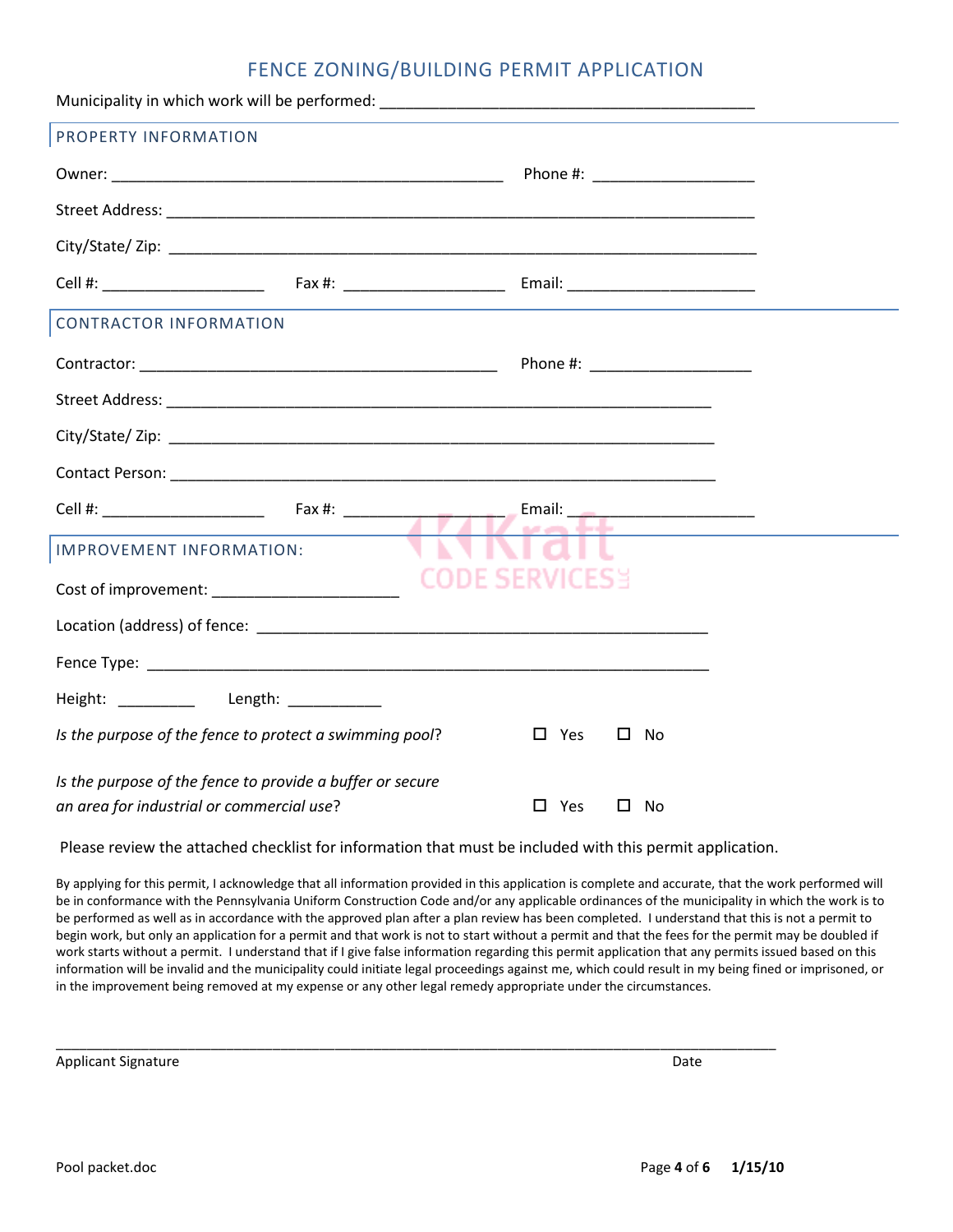# **CERTIFICATION** FOR WETLANDS / BURIED SOLID WASTE

### WETLANDS

I hereby certify that I am fully aware of, and acknowledge that construction on or use of any property may be significantly restricted or totally prohibited by Federal Law. Lands that are identified as "wetlands" by the United States Army Corps of Engineers cannot be used unless and until a permit is issued by the Corps. Before commencing subdivision, construction or any other improvement of any land, the owner or his/her agent should contact either the Corps of Engineers or a qualified professional to determine whether or not said land could be considered either in whole or in part a "wetland." The Corps has the authority to require the removal of any improvement placed within a "wetland" by the owner of such land regardless of the cost of the removal or other effect upon the landowner.

No agent or employee of the municipality in which this work will be performed has made any effort to determine whether or not all or a portion of said land constitutes a "wetland." The granting of a building permit, occupancy permit, onsite sewage disposal permit, or subdivision approval by the municipality DOES NOT in any way imply that the land does NOT constitute a "wetland," or that a permit has been issued by the Corps to place an improvement upon the land, or that it is not necessary to determine if any portion of the land constitutes a "wetland." Any person who proceeds with subdivision, construction, or the placing of any improvement upon land without prior Corps review and/or approval does so AT HIS OWN RISK WITHOUT ANY RESPONSIBILITY ON THE PART OF THIS MUNICIPALITY, ITS AGENTS OR EMPLOYEES!

# **CODE SERVICES:**

### BURIED SOLID WASTE

I hereby certify that I have not buried any solid waste on the property of this application. I acknowledge that the Commonwealth of Pennsylvania Solid Waste Management Act specifically prohibits the disposal of solid waste except at legally permitted landfills.

I understand that violation of this act may result in prosecution by appropriate agencies of the Commonwealth.

**Applicant signature**: \_\_\_\_\_\_\_\_\_\_\_\_\_\_\_\_\_\_\_\_\_\_\_\_\_\_\_\_ **Date**: \_\_\_\_\_\_\_\_\_\_\_

**Name of applicant (please print)**: \_\_\_\_\_\_\_\_\_\_\_\_\_\_\_\_\_\_\_\_\_\_\_\_\_\_\_\_\_\_\_\_\_\_\_\_\_\_\_